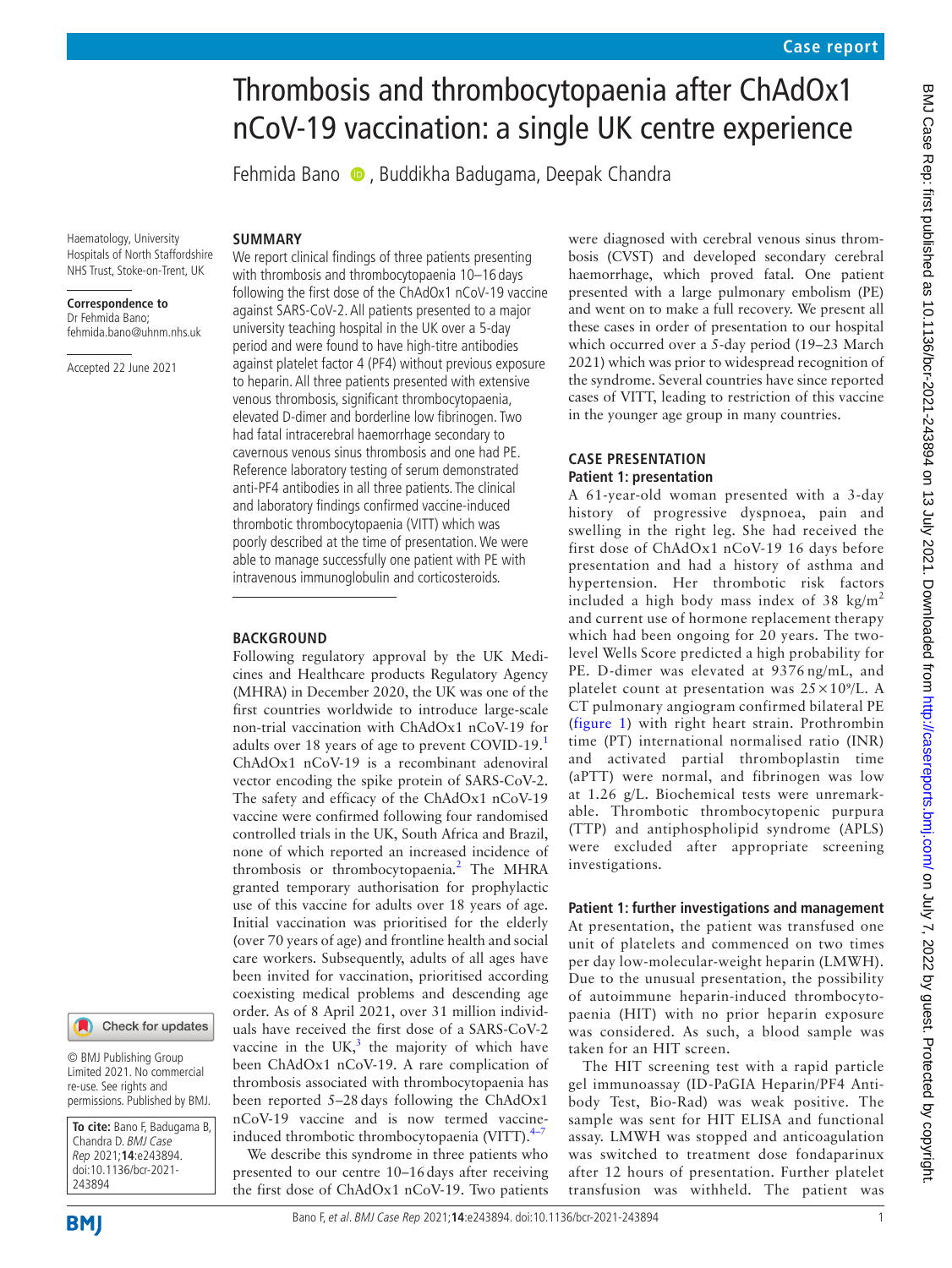

<span id="page-1-0"></span>**Figure 1** CT pulmonary angiogram demonstrating acute thrombus as filling defect (arrow) involving the right pulmonary artery branch extending into the right inferior pulmonary artery and segmental branches.

treated with intravenous immunoglobulin (IVIG) 1 g/kg single dose and pulsed dexamethasone 20 mg once daily for 4 days. Her platelet count improved steadily after 2 days of treatment. The HIT ELISA was reported as strong positive for anti-platelet factor 4 (PF4)/heparin antibodies by IgGspecific ELISA immunoassays (optical density (OD) 2.871; cut-off for positive reaction >0.4). In the functional assay in which platelet activation was tested with serum and heparin in high and low concentration, her platelet activation was inhibited by excess heparin effectively confirming strong positive antibodies againstPF4.

## **Patient 1: outcome and follow-up**

She was discharged on day 7 with a platelet count of  $197 \times 10^{9}/L$ after switching anticoagulation to rivaroxaban for 3months. At follow-up 1week post discharge, she was asymptomatic with a normal full blood count. She has been advised not to take the second dose of the COVID-19 vaccine. [Figure](#page-1-1) 2, [table](#page-2-0) 1 provide an outline of her clinical presentation and management.



<span id="page-1-1"></span>

# **Patient 2: presentation**

A 53-year-old woman was referred to our centre's neurosurgical department from another centre where she had presented a few hours prior with sudden onset headache and facial weakness. She gave a history of worsening headaches for the past 3days and weakness of the right arm and leg. She had received the first dose of ChAdOx1 nCoV-19 14 days prior to presentation. She had a medical history of fibromyalgia. Her initial blood tests showed an elevated D-dimer of 5620 ng/ml and a platelet count of  $24 \times 10^{9}$ /L. A CT scan of the head showed extensive intracerebral haemorrhage. She further had a CT venogram, which confirmed CVST [\(figure](#page-3-0) 3). PT INR and aPTT were normal with a borderline low fibrinogen of 1.9 g/L. Biochemical tests were normal. TTP and APLS were again excluded after relevant investigations.

# **Patient 2: further investigation and management**

Twenty-four hours into admission, her level of consciousness deteriorated and she required intubation. Three units of platelets were transfused before urgent neurosurgical intervention. Anticoagulation was not started due to the risk of life-threatening bleeding. Following referral to clinical haematology, a blood sample was taken for an in-house HIT screen by rapid particle gel immunoassay, which was reported as negative. However, our experience with patient 1 and emerging case reports prompted a high clinical suspicion for VITT. As such, a sample was sent to the reference laboratory. Her HIT ELISA was reported as strong positive (OD 2.631). Platelet functional assay was negative in this case.

# **Patient 2: outcome and follow-up**

Her repeat scans showed further bleeding, with signs of increased intracranial pressure (ICP). She further deteriorated with seizures and coning and further neurosurgical intervention was not attempted due to futility. Her platelet count remained low at  $23 \times 10^9$ /L, and she died on the 16th day after vaccination. [Figure](#page-3-1) 4, [table](#page-2-0) 1 provide an outline of her clinical presentation and management.

# **Patient 3: presentation**

A 55-year-old man with no comorbidities presented to the emergency department with a 2-day history of headache followed by the onset of dysphasia, right arm weakness and discoordination in the preceding few hours. He had received his first dose of ChAdOx1 nCoV-19 10 days prior to admission. At presentation, there was isolated thrombocytopaenia with a platelet count of  $21 \times 10$ <sup>9</sup>/L and a very high D-dimer of 47881 ng/ml. CT scan of the head showed extensive CVST with the extension of thrombus into the left internal jugular vein and secondary subarachnoid haemorrhage ([figure](#page-3-2) 5). The PT INR and aPTT were normal, and fibrinogen was borderline low at 1.9 g/L. Biochemical tests were normal. TTP and APLS were again excluded after relevant investigations. As with patient 2, the in-house rapid particle gel immunoassay HIT screen was negative, but due to high clinical suspicion, samples were sent to the reference laboratory.

# **Patient 3: further investigation and management**

Prior to the results of the reference laboratory testing, the patient was managed empirically for VITT with dexamethasone 20mg and anticoagulation with argatroban, given its reversibility. Platelets and cryoprecipitate were transfused to maintain the count above  $50\times10^{9}/L$  and fibrinogen above 1.5 g/L. IVIG 0.5 g/kg was planned to be given. HIT ELISA was reported as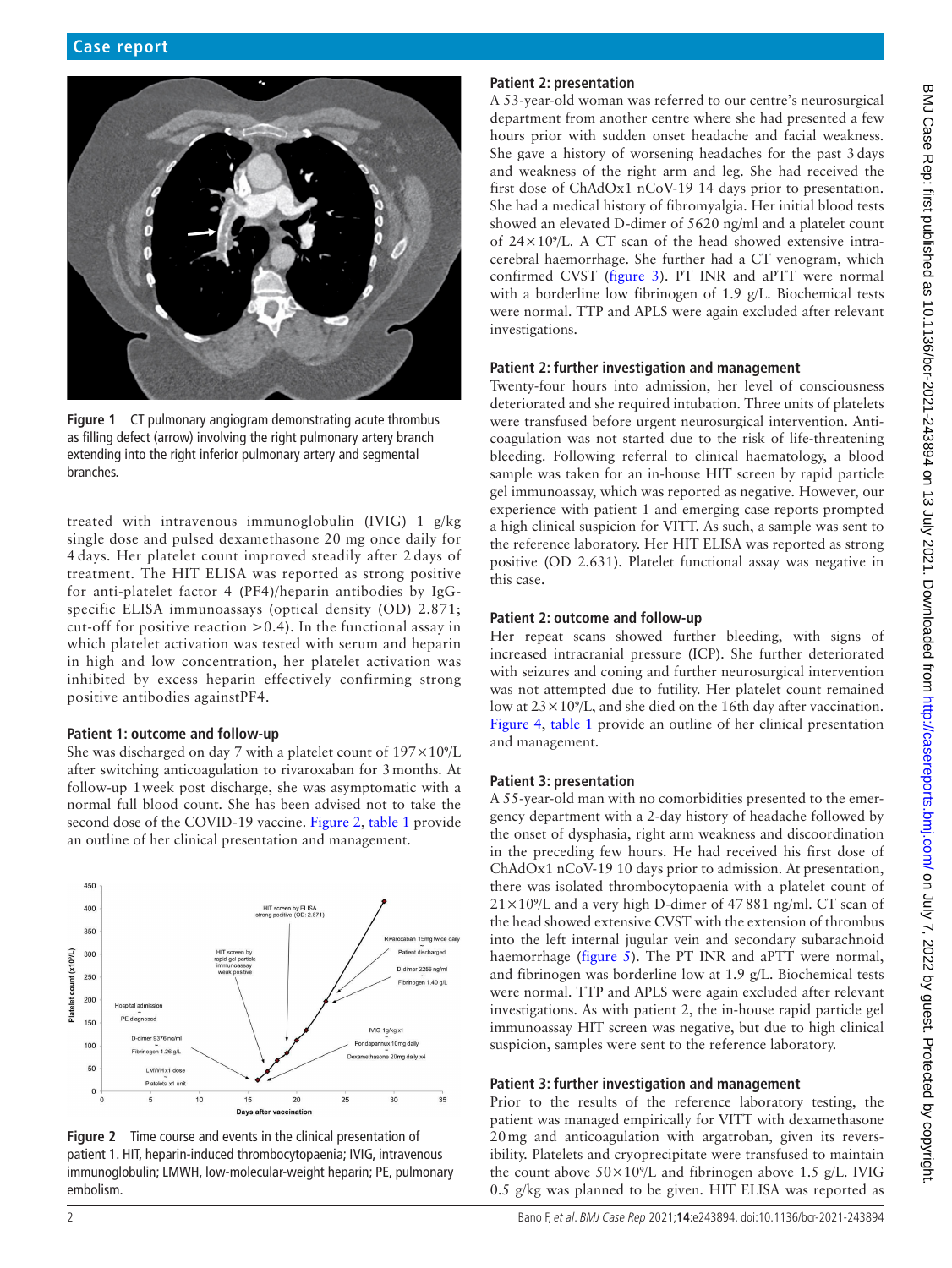<span id="page-2-0"></span>

| Table 1 Clinical and laboratory features of three patients              |                                                                                                                                      |                                                                   |                                                                                                                   |
|-------------------------------------------------------------------------|--------------------------------------------------------------------------------------------------------------------------------------|-------------------------------------------------------------------|-------------------------------------------------------------------------------------------------------------------|
| <b>Characteristics</b>                                                  | <b>Patient 1</b>                                                                                                                     | <b>Patient 2</b>                                                  | Patient 3                                                                                                         |
| Age (years)                                                             | 61                                                                                                                                   | 53                                                                | 55                                                                                                                |
| Sex                                                                     | Female                                                                                                                               | Female                                                            | Male                                                                                                              |
| Comorbid conditions                                                     | Asthma, hypertension, high body<br>mass index                                                                                        | Fibromyalgia                                                      | Nil                                                                                                               |
| Time from vaccination to admission (days)                               | 16                                                                                                                                   | 14                                                                | 10                                                                                                                |
| <b>Medication on admission</b>                                          | Hormone replacement therapy,<br>indapamide                                                                                           | None                                                              | None                                                                                                              |
| Presenting symptoms                                                     | Shortness of breath, pain and<br>swelling in the right leg                                                                           | Headaches, facial weakness,<br>hemiparesis                        | Headaches, dysphasia, right arm<br>weakness                                                                       |
| Site of thrombosis                                                      | Right main pulmonary artery<br>extending into upper, middle and<br>lower pulmonary arteries and left<br>segmental pulmonary arteries | Superior sagittal sinus, right sigmoid,<br>right transverse sinus | Cortical veins, superior sagittal sinus,<br>left transverse, left sigmoid sinus and<br>left internal jugular vein |
| Platelet count nadir (x10 <sup>9</sup> /L (reference range 150-450))    | 25                                                                                                                                   | 24                                                                | 21                                                                                                                |
| D-dimer peak (ng/mL (reference range 0-350))                            | 9376                                                                                                                                 | 5620                                                              | 47881                                                                                                             |
| PT INR peak (normal range 0.80-1.20)                                    | 1.0                                                                                                                                  | 1.2                                                               | 1.1                                                                                                               |
| aPTTR peak<br>(normal range 0.80-1.17)                                  | 1.1                                                                                                                                  | 0.9                                                               | 0.97                                                                                                              |
| Fibrinogen (Clauss) nadir (g/L (reference range 1.9-4.8))               | 1.26                                                                                                                                 | 1.90                                                              | 1.33                                                                                                              |
| SARS-CoV-2 PCR test result                                              | Not detected                                                                                                                         | Not detected                                                      | Not detected                                                                                                      |
| Rapid particle gel immunoassay                                          | Weak positive                                                                                                                        | Negative                                                          | Negative                                                                                                          |
| PF4-ELISA (optical density (cut-off for positive reaction<br>$>0.400$ ) | 2.871                                                                                                                                | 2.631                                                             | 2.423                                                                                                             |
| Platelet functional assay                                               | Positive                                                                                                                             | Negative                                                          | Negative                                                                                                          |
| Anticoagulation therapy                                                 | Initial split dose of LMWH then<br>fondaparinux                                                                                      | Nil                                                               | Alteplase                                                                                                         |
| <b>Platelet transfusion</b>                                             | 1 unit                                                                                                                               | Multiple                                                          | Multiple                                                                                                          |
| Other treatment                                                         | IVIG (1 g/kg)<br>Dexamethasone (20 mg once daily<br>for 4 days)                                                                      | None                                                              | Dexamethasone 20 mg<br>Cryoprecipitate                                                                            |
| Outcome                                                                 | Full recovery                                                                                                                        | Death                                                             | Death                                                                                                             |

aPTT, activated partial thromboplastin time; IVIG, intravenous immunoglobulin; LMWH, low molecular-weight heparin; PF4, platelet factor 4; PT INR, prothrombin time international normalised ratio.

strong positive (OD=2.423) confirming antibodies against PF4. The platelet functional assay was negative.

## **Patient 3: outcome and follow-up**

Despite intensive management he developed seizures and deteriorated further with falling level of consciousness. Repeat brain imaging showed a new subarachnoid haemorrhage causing significant midline shift and compression of the midbrain. He underwent emergency decompressive craniectomy and ICP bolt insertion under the cover of platelet transfusion. High ICP persisted and the patient deteriorated. Following discussion within the medical team and with the family, treatment was withdrawn and he died within 24 hours of presentation. [Table](#page-3-3) 1 [and figure](#page-3-3) 6 provide an outline of his clinical presentation and management.

# **DISCUSSION**

We have summarised the clinical and laboratory characteristics of three patients who presented to our centre with VITT 10–16days after receipt of the SARS-CoV-2 vaccine, ChAdOx1 nCoV-19.

All three patients presented with extensive venous thrombosis: two had fatal intracerebral haemorrhage secondary to CVST and one had PE. All three patients at admission had elevated D-dimer and borderline low fibrinogen. PT and aPTT were within the normal range. There were no features of haemolysis or any schistocytes in the blood film of all three patients. APLS and TTP were excluded. All three patients tested negative for SARS-CoV-2 by PCR on a nasopharyngeal swab.

Reference laboratory testing of serum demonstrated anti-PF4 antibodies in all three patients despite no prior heparin exposure. Of concern, the in-house rapid gel particle immunoassay was only weak positive in one patient and negative in the other two. All three patients tested strongly positive for anti-PF4/heparin antibodies by IgG-specific ELISA immunoassays but only patient 1 tested positive on platelet functional assay.

VITT has emerged as a novel disease in the first part of 2021 secondary to vaccination with ChAdOx1 nCoV-19 against SARS-CoV-2.

The clinical picture of severe thrombocytopaenia and extensive thrombosis is akin to that of HIT where the antigen recognition domain of IgG antibodies binds to complexes of PF4 and heparin.<sup>[8](#page-4-4)</sup> The Fc domain of these antibodies binds to platelet FcγRII-A resulting in platelet activation, thrombosis, platelet consumption and life-threatening thrombosis.<sup>9</sup> <sup>10</sup> The term 'autoimmune HIT' has been used to describe this pathological process which can occur in the absence of heparin but it is a rare clinical entity.<sup>11</sup> In our report, all three patients demonstrated strikingly high levels of IgG antibodies to PF4–polyanion complexes by ELISA with an OD of  $>2$ , similar to other case reports and were the pathological cause of extensive thrombosis. $^{12}$  $^{12}$  $^{12}$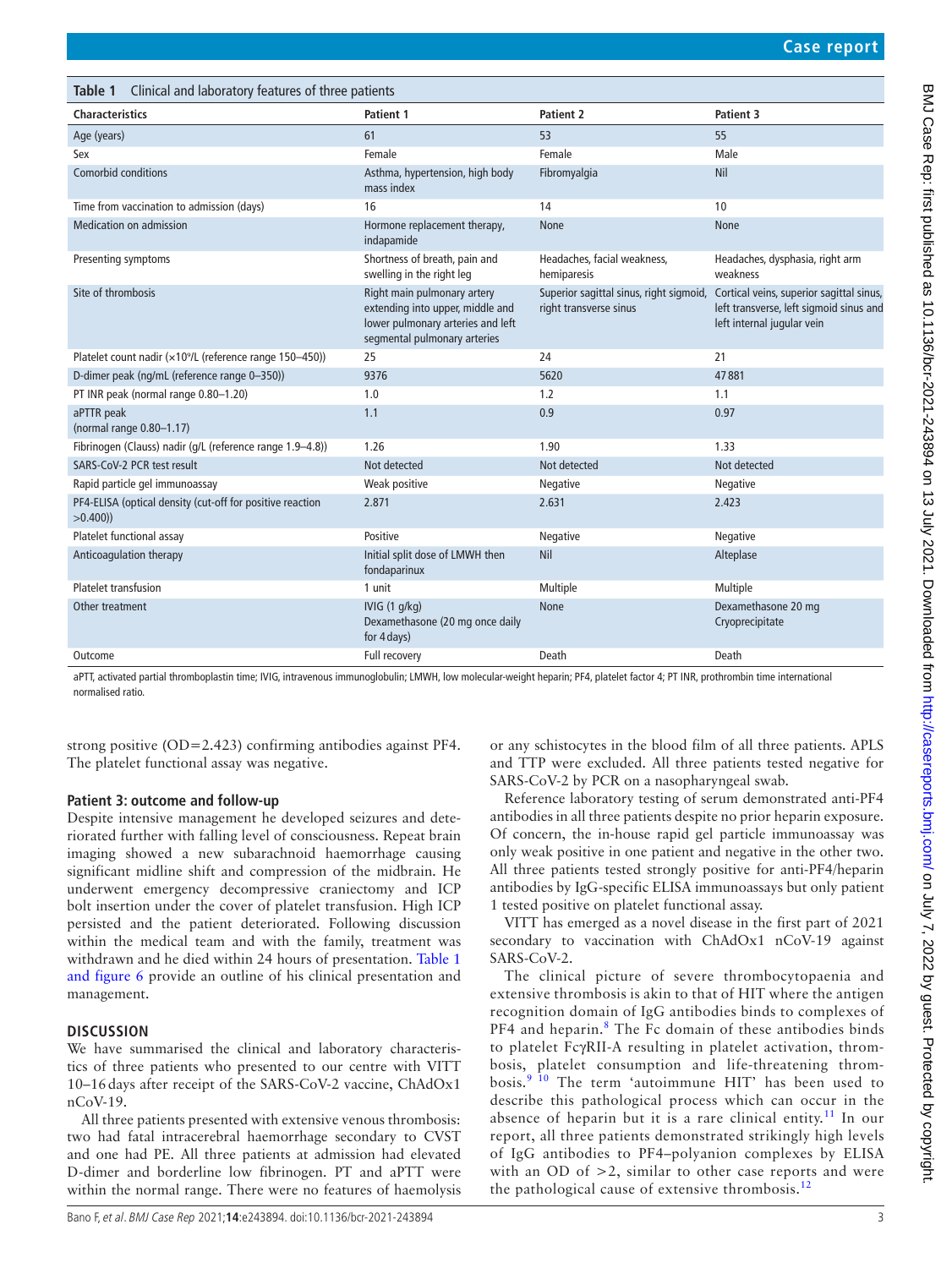

**Figure 3** CT venogram demonstrating filling defect and classic 'empty delta' sign (solid arrow) in the superior sagittal sinus. This is complicated by large volume left-sided intraparenchymal haemorrhage (\*) with rightward midline shift (dashed arrows demonstrate shift of the falx cerebri).

<span id="page-3-0"></span>Managing such patients is challenging and requires timely intervention. Involvement of a multidisciplinary team with urgent referral to haematology at the earliest suspicion is the key to achieving a good outcome. Radiological, neurosurgical, pathological and pharmacological support is mandatory to save lives by active intervention, especially during the first few hours. HIT ELISA testing should be done at the earliest suspicion and clinicians should not be falsely reassured by a negative rapid particle gel immunoassay or functional assay.

The optimal treatment of VITT is not fully established but national and international guidelines recommend IVIG, therapeutic anticoagulation and the avoidance of platelet transfusion.[13](#page-4-8) Anticoagulation with non-heparin anticoagulants



<span id="page-3-1"></span>



**Figure 5** CT venogram demonstrating 'empty delta' sign in superior sagittal sinus (solid arrow) with thrombus extension into bilateral cortical veins (dashed arrows). This is complicated by extensive subarachnoid haemorrhage bilaterally seen as high attenuation lining the cerebral sulci (\*).

<span id="page-3-2"></span>such as danaparoid, argatroban, direct oral anticoagulants and fondaparinux is recommended.<sup>14</sup> In unstable patients, we have favoured argatroban due to its short half-life. The initiation of anticoagulation in a thrombocytopaenic patient with thrombosis necessitates careful evaluation of the risks and benefits. In the presence of catastrophic haemorrhage, this judgement is especially challenging. However, due to the pathophysiology of VITT, the balance of risk is in great favour of commencing therapeutic anticoagulation and avoiding platelet transfusion. Despite this, in some circumstances, anticoagulation will be contraindicated and these patients will likely be those with the most severe clinical presentations. Moreover, although prompt recognition and management is important, for some patients with catastrophic presentations, the efficacy of medical interventions will be limited and it is likely that VITT will remain a fatal complication of vaccination in isolated cases. [Table](#page-4-10) 2 highlights potential diagnostic and therapeutic strategies and pitfalls.

Further investigation of the underlying pathophysiology and epidemiology of VITT is urgently underway to inform the



<span id="page-3-3"></span>**Figure 6** Time course and events in the clinical presentation of patient 3. CVST, cerebral venous sinus thrombosis; HIT, heparin-induced thrombocytopaenia.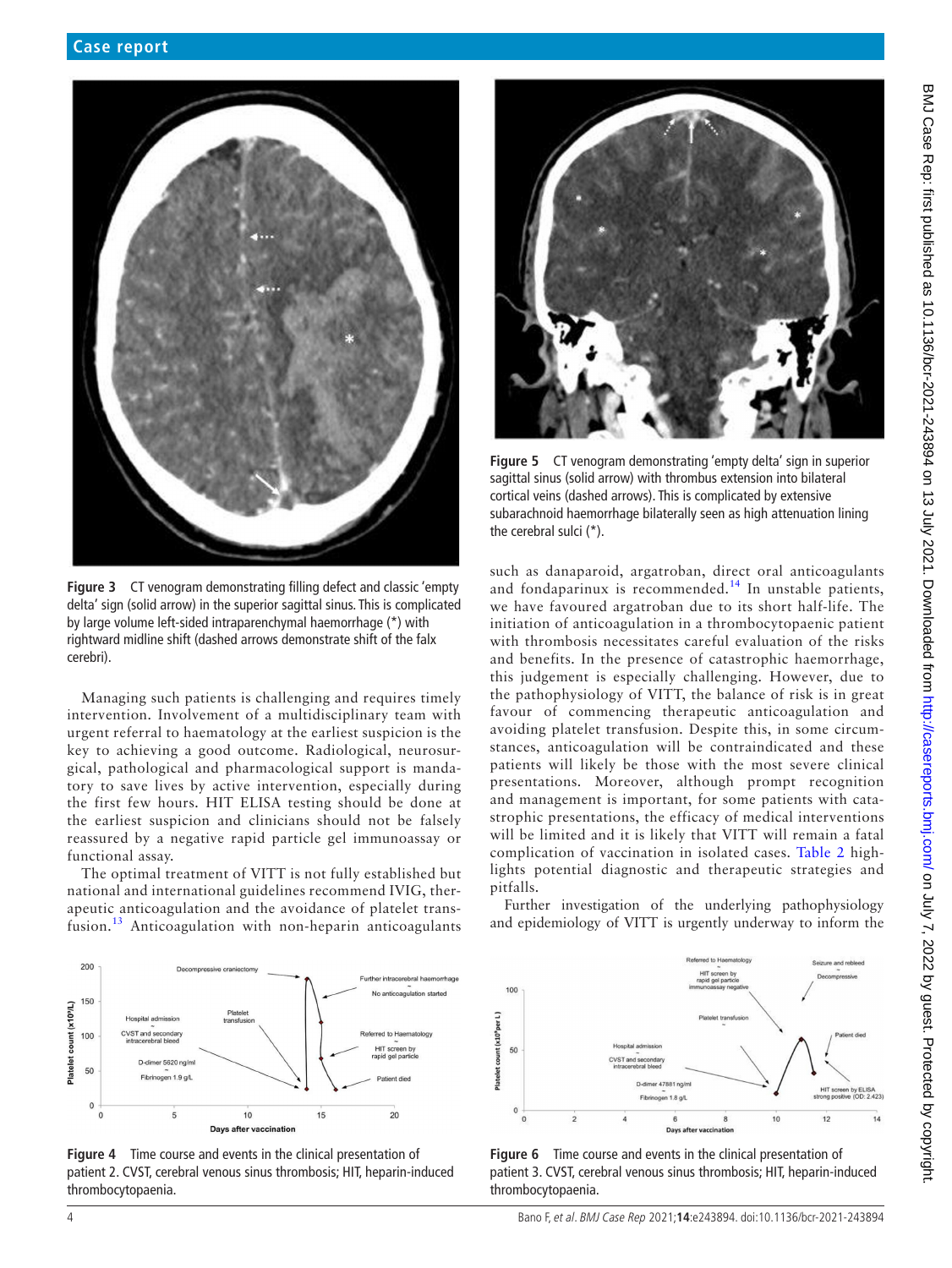<span id="page-4-10"></span>

| Managing patients with suspected or confirmed vaccine induced thrombotic thrombocytopaenia (VITT)<br>Table 2 |                                                                                             |  |
|--------------------------------------------------------------------------------------------------------------|---------------------------------------------------------------------------------------------|--|
| Dos                                                                                                          | Don'ts                                                                                      |  |
| Laboratory testing by PF4 antibody assay (ELISA HIT assay)                                                   | Do not exclude VITT based on a negative HIT screen from a rapid particle gel<br>immunoassay |  |
| Commence therapeutic anticoagulation with non-heparin-based therapies                                        | Avoid heparin, including heparin-based flushes. Fondaparinux can be used                    |  |
| Urgently treat with IVIG                                                                                     | Avoid platelet transfusion                                                                  |  |
| Consider giving corticosteroids                                                                              | Avoid thrombopoietin receptor agonists                                                      |  |
| Report to regulatory health agencies                                                                         | Do not give a second dose of any vaccine for SARS-CoV-2 until further data are available    |  |

HIT, heparin-induced thrombocytopaenia; IVIG, intravenous immunoglobulin; PF4, platelet factor 4.

dynamic risk assessment which must balance individual and public health implications of vaccination and this rare side effect.

Following these three cases over 5 days, our institution developed a local guideline to raise awareness across the hospital and to trigger involvement of haematology at the earliest opportunity.

# **Patient's perspective**

I had my vaccine about 2 weeks before I attended the hospital. I suffered from aches and pains shortly after the vaccine but they got better. A few days later I had pain in my right leg and bad headache which persisted. The next day I had pain in the chest and shortness of breath when I attended the hospital. I was diagnosed of a blood clot in my lungs. I am now much better after the blood thinning treatment and my walking is improving. I am walking my dog and getting back to normal. I have read about these vaccine complications but never thought I will be affected. I am just glad that it has got better.

## **Learning points**

- ► Clinicians should have a high suspicion of investigating any acute onset thrombosis associated with thrombocytopaenia presenting 5–28 days following the ChAdOx1 nCov-19 vaccine.
- ► Check baseline full blood count, D-dimer and fibrinogen levels in all suspected cases.
- ► Seek advice from an experienced haematologist at earliest suspicion.
- ► Screen for platelet factor 4 antibodies by ELISA heparininduced thrombocytopaenia assay and treat positive cases with intravenous immunoglobulin.
- $\blacktriangleright$  Further investigations are required to prove the link between the ChAdOx1 nCov-19 vaccine and immune thrombocytopaenia with associated thrombosis.

**Acknowledgements** The authors would like to thank Dr Richard Buka, resident haematologist, in addition to the medical staff of the Neurosurgical and Intensive care Department at the University Hospital of North Midlands for their valuable contributions in management of these patients. The authors would also like to thank Dr James Davies, resident radiology, for providing help for radiology images.

**Contributors** FB is the lead author for this case report, leading the care and management of patients 1 and 2 as well leading the writing of the manuscript. BB is the consultant incharge of patient 3 and was actively involved in decision-making and patient treatment, also she contributed to the manuscript. DC is the lead consultant supervising the management of all three patients as well he reviewed and edited the manuscript.

**Funding** The authors have not declared a specific grant for this research from any funding agency in the public, commercial or not-for-profit sectors.

**Competing interests** None declared.

**Patient consent for publication** Obtained.

**Provenance and peer review** Not commissioned; externally peer reviewed.

This article is made freely available for use in accordance with BMJ's website terms and conditions for the duration of the covid-19 pandemic or until otherwise determined by BMJ. You may use, download and print the article for any lawful, non-commercial purpose (including text and data mining) provided that all copyright notices and trade marks are retained.

#### **ORCID iD**

Fehmida Bano <http://orcid.org/0000-0001-8260-7604>

#### **REFERENCES**

- <span id="page-4-0"></span>1 Gov.UK. Regulatory approval of COVID-19 Vaccine AstraZeneca [Internet]. GOV.UK, 2021. Available: [https://www.gov.uk/government/publications/regulatory-approval-of](https://www.gov.uk/government/publications/regulatory-approval-of-covid-19-vaccine-astrazeneca)[covid-19-vaccine-astrazeneca](https://www.gov.uk/government/publications/regulatory-approval-of-covid-19-vaccine-astrazeneca) [Accessed 7 Apr 2021].
- <span id="page-4-1"></span>2 Voysey M, Clemens SAC, Madhi SA, et al. Safety and efficacy of the ChAdOx1 nCoV-19 vaccine (AZD1222) against SARS-CoV-2: an interim analysis of four randomised controlled trials in Brazil, South Africa, and the UK. [Lancet](http://dx.doi.org/10.1016/S0140-6736(20)32661-1) 2021;397:99–111.
- <span id="page-4-2"></span>3 .The official UK government website for data and insights on coronavirus (COVID-19). Available:<https://coronavirus.data.gov.uk/>[Accessed 13 Apr 2021].
- <span id="page-4-3"></span>4 Greinacher A, Thiele T, Warkentin TE, et al. Thrombotic thrombocytopenia after ChAdOx1 nCov-19 vaccination. [N Engl J Med](http://dx.doi.org/10.1056/NEJMoa2104840) 2021;384:2092–101.
- 5 Scully M, Singh D, Lown R, et al. Pathologic antibodies to platelet factor 4 after ChAdOx1 nCoV-19 vaccination. [N Engl J Med](http://dx.doi.org/10.1056/NEJMoa2105385) 2021;384:2202–11.
- 6 Blauenfeldt RA, Kristensen SR, Ernstsen SL, et al. Thrombocytopenia with acute ischemic stroke and bleeding in a patient newly vaccinated with an adenoviral vectorbased COVID-19 vaccine. [J Thromb Haemost](http://dx.doi.org/10.1111/jth.15347) 2021;19:1771–5.
- 7 Pottegård A, Lund LC, Karlstad Øystein, et al. Arterial events, venous thromboembolism, thrombocytopenia, and bleeding after vaccination with Oxford-AstraZeneca ChAdOx1-S in Denmark and Norway: population based cohort study. [BMJ](http://dx.doi.org/10.1136/bmj.n1114) 2021;373:n1114.
- <span id="page-4-4"></span>8 Arepally GM. Heparin-Induced thrombocytopenia. [Blood](http://dx.doi.org/10.1182/blood-2016-11-709873) 2017;129:2864-72.
- <span id="page-4-5"></span>Amiral J, Marfaing-Koka A, Poncz M, et al. The biological basis of immune heparin-induced thrombocytopenia. [Platelets](http://dx.doi.org/10.1080/09537109876843) 1998;9:77-91.
- 10 Greinacher A, Juhl D, Strobel U, et al. Heparin-induced thrombocytopenia: a prospective study on the incidence, platelet-activating capacity and clinical significance of antiplatelet factor 4/heparin antibodies of the IgG, IgM, and IgA classes. [J Thromb Haemost](http://dx.doi.org/10.1111/j.1538-7836.2007.02617.x) 2007;5:1666–73.
- <span id="page-4-6"></span>11 Greinacher A, Selleng K, Warkentin TE. Autoimmune heparin-induced thrombocytopenia. [J Thromb Haemost](http://dx.doi.org/10.1111/jth.13813) 2017;15:2099–114.
- <span id="page-4-7"></span>12 Schultz NH, Sørvoll IH, Michelsen AE, et al. Thrombosis and thrombocytopenia after ChAdOx1 nCoV-19 vaccination. [N Engl J Med](http://dx.doi.org/10.1056/NEJMoa2104882) 2021;384:2124-30.
- <span id="page-4-8"></span>13 B-s-h.org.uk, 2021. Available: [https://b-s-h.org.uk/media/19530/guidance-version-](https://b-s-h.org.uk/media/19530/guidance-version-13-on-mngmt-of-thrombosis-with-thrombocytopenia-occurring-after-c-19-vaccine_20210407.pdf)[13-on-mngmt-of-thrombosis-with-thrombocytopenia-occurring-after-c-19-vaccine\\_](https://b-s-h.org.uk/media/19530/guidance-version-13-on-mngmt-of-thrombosis-with-thrombocytopenia-occurring-after-c-19-vaccine_20210407.pdf) [20210407.pdf](https://b-s-h.org.uk/media/19530/guidance-version-13-on-mngmt-of-thrombosis-with-thrombocytopenia-occurring-after-c-19-vaccine_20210407.pdf) [Accessed 7 Apr 2021].
- <span id="page-4-9"></span>14 The ObG Project. ASH Guidelines: Diagnosis and Management of COVID-19 Vaccine-Induced Thrombosis with Thrombocytopenia - The ObG Project [Internet], 2021. Available: [https://www.obgproject.com/2021/04/25/ash-guidelines-diagnosis](https://www.obgproject.com/2021/04/25/ash-guidelines-diagnosis-and-management-of-covid-19-vaccine-induced-thrombosis-with-thrombocytopenia)[and-management-of-covid-19-vaccine-induced-thrombosis-with-thrombocytopenia](https://www.obgproject.com/2021/04/25/ash-guidelines-diagnosis-and-management-of-covid-19-vaccine-induced-thrombosis-with-thrombocytopenia)  [Accessed 25 Apr 2021].